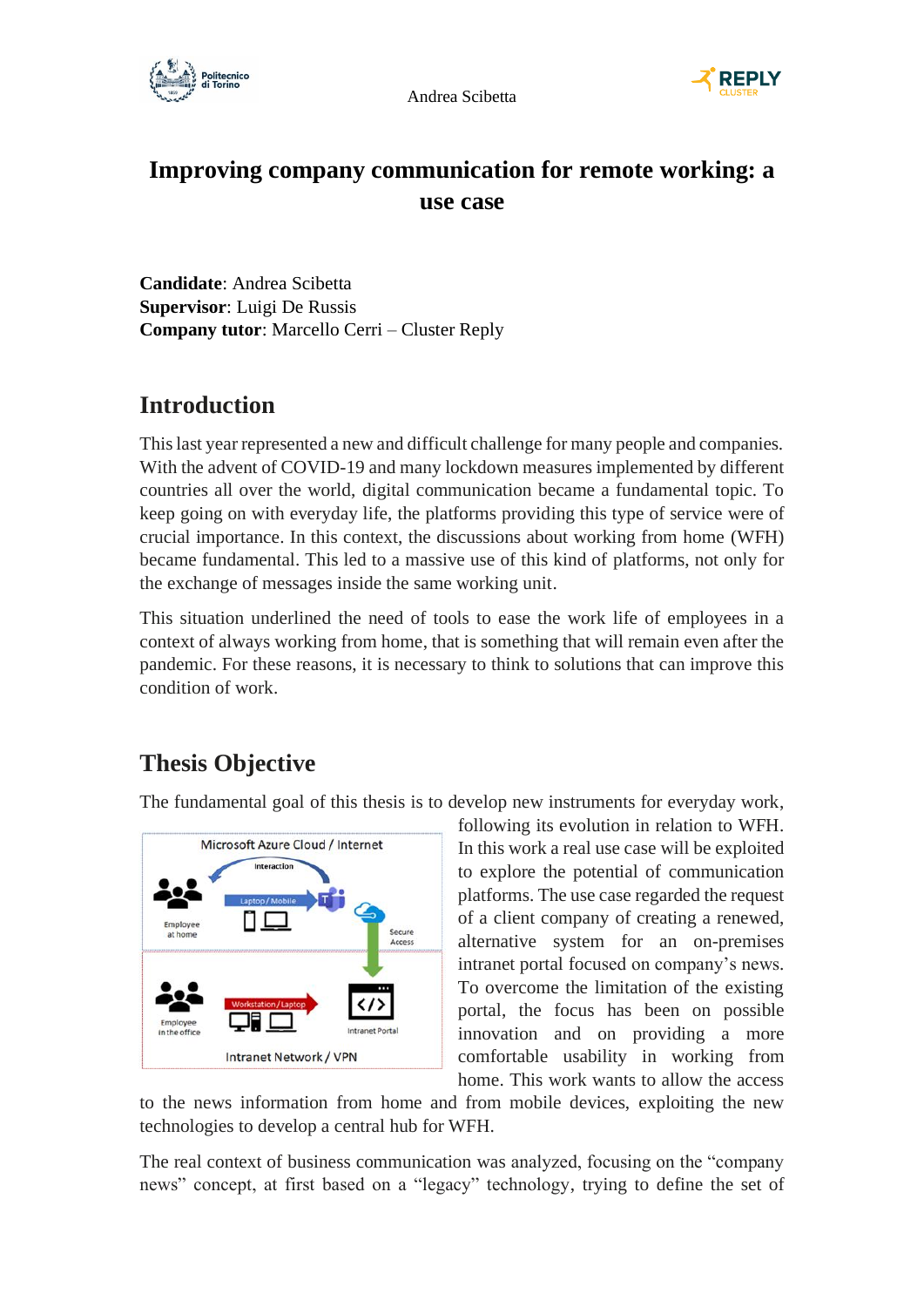technologies that could be adopted to implement this news flow on a communication platform. The study also focused on how this can enrich and innovate the experience for the user, thanks to the features given by new technologies.

# **System Design**

With the new solution, the goal is to replace the flat fruition of content through a web interface, with a new way of interacting with the news, realized through the integration in a platform communication. Because of the technology already used by the company, to maintain a coherence and to provide a familiar environment, the chosen platform is Microsoft Teams. Staying into a Microsoft environment allows to exploit the many functionalities provided by this context, such as Azure or Microsoft 365.

The fact that the existing portal was under Cluster Reply's management allowed to modify it, creating dedicated functionalities that could provide information to an external platform. This brought to the design of two alternative solutions, which could be more immediate and comfortable, thanks to the advantages of the communication platform.

The two different solutions used different approaches, basing on whether to recreate the exact same interface inside the communication platform, or to use Teams channels and posts to provide a more interactive solution. Both can obtain the desired result.

# **Implementation**

For the development of the first solution, a web application was realized and deployed into Azure. It was then connected with Teams, by means of a dedicated app that was created exploiting the App Studio service of the platform. For this solution, some changes on the existing portal were needed, since to provide the news to an external platform and show the proper set of them, is necessary to recognize the user, that in this case is not logged in. To obtain the desired result, the redesign of some endpoints was needed, so that they receive the credentials of the user from Teams and act as requested, sending back the information or applying the requested changes. In this way, the external application can obtain the news and render it inside a tab of the communication platform.

For the second solution, the only change needed to the portal was on the publication endpoints. To develop this alternative, two instruments of Azure were exploited: Logic Apps and Adaptive Cards. With the first one is possible to create automated workflow, as we did. In fact, in this work we realized a workflow that triggers after publication of a news and generate an Adaptive Card basing on the news information received. This card will be rendered in different ways depending on the host application that receives